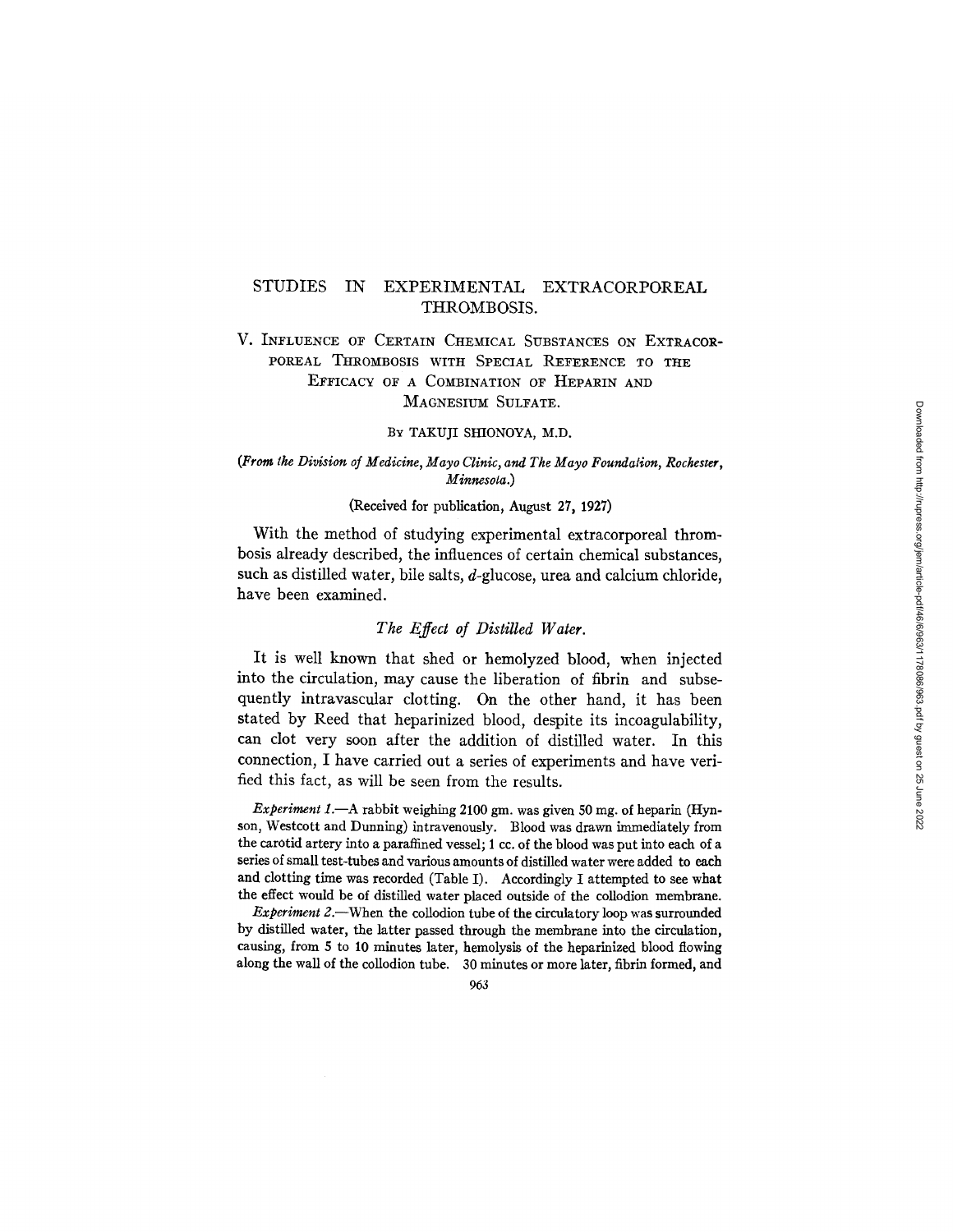coagulation of hemolyzed blood followed. In the serial sections this clot looked almost entirely homogeneous, and neither structure nor formed elements could be differentiated because of hemolysis.\*

Two reasons are advanced to explain this phenomenon: one that tissue extract or fibrinogen and hemoglobin set free by hemolysis neutralize the heparin action, and the other, dilution of the anticoagulant. According to Howell, the latter explanation is less probable.

| TABLE |  |
|-------|--|
|       |  |
|       |  |

*Clotting Time of Heparinized Blood in Water.* 

|                                             | f5<br>min. | min. | 12<br>min. | 20<br>min. | 40<br>min. | 60<br>min. | 18<br>hrs. |
|---------------------------------------------|------------|------|------------|------------|------------|------------|------------|
| 1 cc. of heparinized blood in 0.1 cc. water |            |      |            |            |            |            |            |
| 1 cc. of heparinized blood in 0.2 cc. water | ±          |      |            |            |            |            |            |
| 1 cc. of heparinized blood in 0.5 cc. water |            |      |            |            |            |            |            |
| 1 cc. of heparinized blood in 1.0 cc. water |            |      |            |            |            |            |            |
| 1 cc. of heparinized blood in 2.0 cc. water |            |      |            |            |            |            |            |
| 1 cc. of heparinized blood in 3.0 cc. water |            |      |            |            |            | ᆂ          |            |
| Control                                     |            |      |            |            |            |            |            |

# *The Influence of Bile Salts on Clotting in the Heparinized Animal.*

For a long time it has been known that jaundice tends to disturb the clotting process of the blood. This fact was also verified by Minot and his associates, who found, by using Howell's recalcification method, that the coagulation time was increased in a series of cases of jaundice. Haessler and Stebbins demonstrated that the clotting time of the blood, to which bile salts have been added, is proportional to the quantity of bile salts present and that the bile interferes with the conversion of fibrinogen into fibrin and not with the formation of

\* It will have been observed that the tenacity of both red and white thrombi has varied under different experimental conditions. This may depend on variation in the character of the agglutination of the elements or on the amount and nature of the fibrin deposited. Since thrombi in vivo, under different conditions, show similar variation in tenacity, the relation of these phenomena to embolism assumes prime importance. Pathologically the question is not only why thrombi form, but why emboli are dislodged in some cases and not in others. In this connection it is to be remembered that fibrin deposited from fibrinogen in vitro by any other than biologic methods is not crystalline (Howell).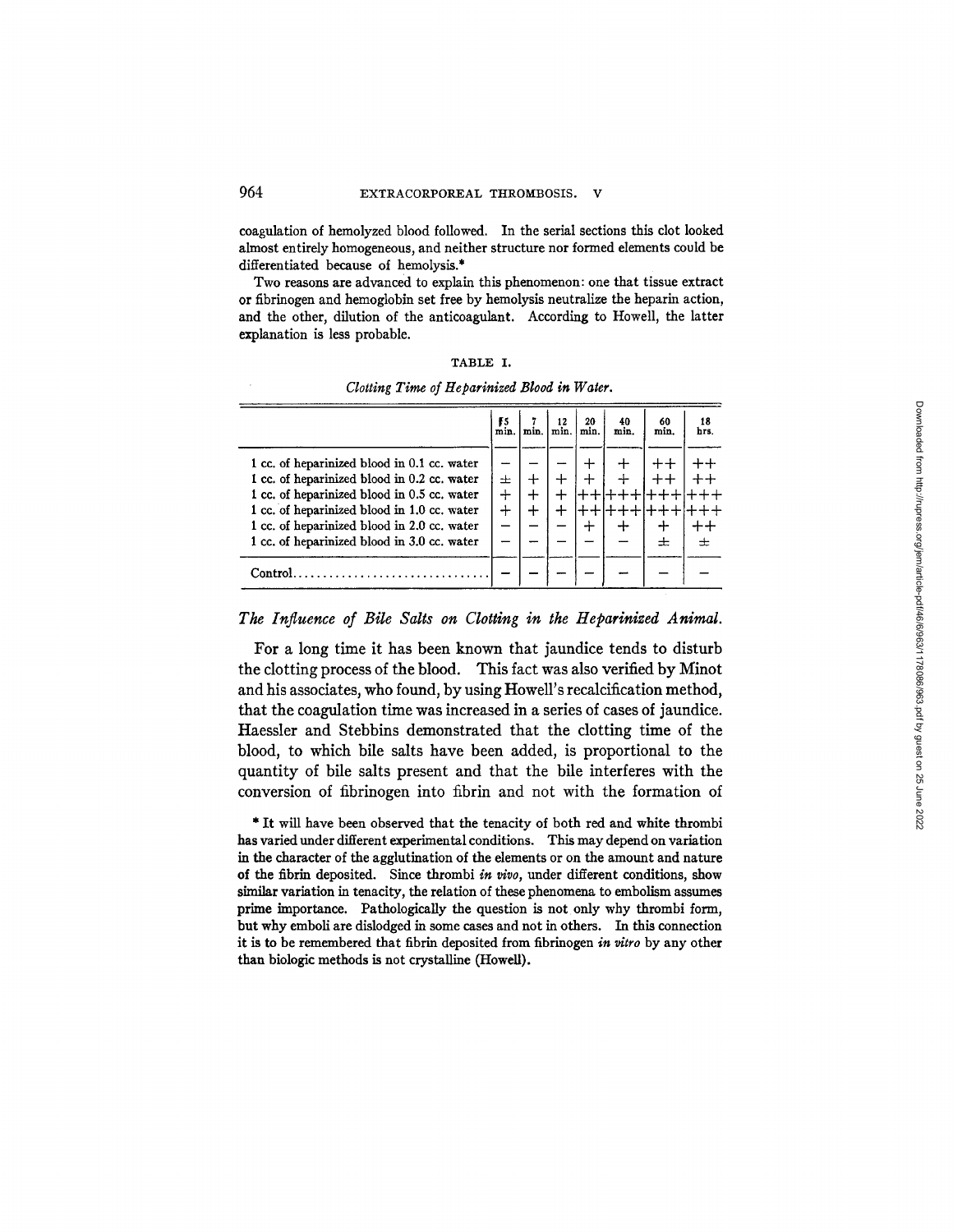thrombi. To my knowledge, no one has yet investigated *in vitro* or *in vivo* the influences of bile salts on heparinized blood. I carried out some experiments with a rabbit, whose blood had been rendered less coagulable by intravenous injections of heparin, also some *in vitro* with the blood of normal rabbits, to which heparin was added  $(16 \text{ mg. to each } 40 \text{ cc.})$  and found that in both instances more than 1 drop of 1 per cent solution of bile salts to each cc. of blood caused hemolysis, but no decrease of the clotting time.

Experiments were carried out by means of the extracorporeal loop after the injection of heparin. Bile salts, dissolved in physiologic sodium chloride solution  $(1 or 2 gm)$ . for each  $100$  cc.) were placed in the container surrounding the collodion tube of the apparatus, and also, in other cases, introduced directly into the circulatory loop through the rubber tube connecting the arterial cannula and the side tube. Thus the simultaneous influence of bile salts and of heparin on experimental thrombosis was observed.

In the former case, that is with bile salts in the dialyzing container, so long as no coagulation or no obstruction occurred the white thrombi not only appeared in abundance in the venous half of the apparatus (the glass tube, paraffined part and collodion tube) but they grew more rapidly than when physiologic sodium chloride solution was used. Radiation, or fan formation, was less pronounced. In the structure of this thrombus, the platelets, of course, play a great part, but the r61e of the leucocytes as a constituent of the thrombus should not be overlooked. The size of each white thrombus at the end of 1 hour or 3 hours was many times larger than when physiologic sodium chloride solution was used for a corresponding period. They appeared as cauliflower-like excrescences.

The thrombi obtained after injection of bile salts were also unquestionably larger than when physiologic sodium chloride solution alone was used. Furthermore, the white thrombi appeared in the arterial half of the apparatus, especially near the place of injection, in the arterial corner tube and in the arterial end of the collodion tube, despite the speed of the stream. The arterial corner tube was nearly obstructed after 3 hours, in spite of the fact that its lumen was many times greater than that of the narrow part of the cannula.

In both cases, when the solution of bile salts was placed outside of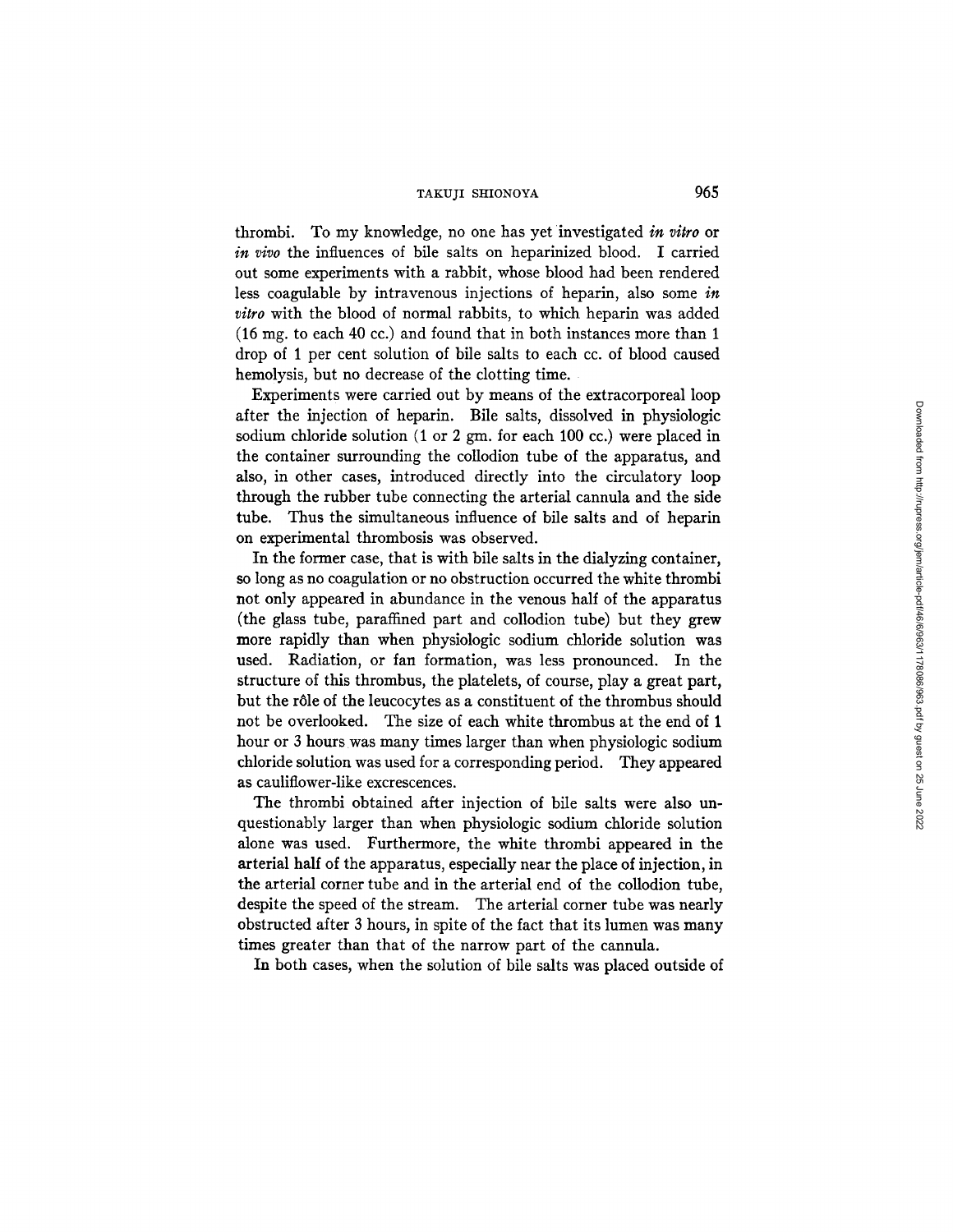the collodion tube and also when it was injected into the circulation, the mass of white thrombi was loose, soft and fragile, being easily broken up into the individual platelet thrombi. There appeared to be less contractility, suggesting that fibrin was absent or if present was abnormal or of a poor quality. Even when complete obstruction

|--|--|

*Size and Number of White Thrombi with 1 or 2 Per Cent Bile Salts Placed Outside of the Collodion Tube.* 

| Date    | No.             | Time               | Length      | Width       | No. in<br>one field                        | Remarks                                                                                                                                           |
|---------|-----------------|--------------------|-------------|-------------|--------------------------------------------|---------------------------------------------------------------------------------------------------------------------------------------------------|
| 1926    |                 |                    | mm.         | mm.         |                                            |                                                                                                                                                   |
| Mar. 22 | 9               | 3 hrs.             | 0.60        | 0.50        | $\boldsymbol{2}$                           | No obstruction                                                                                                                                    |
|         |                 |                    | 0.50        | 0.50        | $\overline{3}$                             |                                                                                                                                                   |
| May 6   | 22              | 3 hrs.             | 1.40        | 1.20        |                                            |                                                                                                                                                   |
|         |                 |                    | 0.50        | 0.40        | $\begin{array}{c} 2 \\ 5 \\ 7 \end{array}$ |                                                                                                                                                   |
|         |                 |                    | 0.08        | 0.10        |                                            |                                                                                                                                                   |
|         |                 |                    |             | or          |                                            |                                                                                                                                                   |
|         |                 |                    | 0.40        | 0.20        | 8                                          |                                                                                                                                                   |
|         |                 |                    | 0.20        | 0.20        | $\overline{5}$                             |                                                                                                                                                   |
| May 13  | 25              | 4 hrs.,<br>20 min. | 1.40        |             | Many                                       | Long ranges of hillocks. No obstruc-<br>tion because the white thrombi<br>gathered mostly in the wide part<br>of the apparatus in the corner tube |
| June 28 | 52a             | 3 hrs.             | 0.10        | 0.08        | More<br>than<br>20                         | Two ranges of hillocks                                                                                                                            |
|         |                 |                    | 0.20        | 0.20        |                                            |                                                                                                                                                   |
|         |                 |                    | 1.0         | 0.8         |                                            |                                                                                                                                                   |
| June 28 | 52 <sub>b</sub> | 2 hrs.,<br>30 min. | 3.0<br>0.06 | 4.0<br>0.08 |                                            | Large white thrombus in the corner<br>tube obstruction                                                                                            |

by a thrombotic mass occurred, no clotting followed. These phenomena are in part due to the action of the heparin, but it seems reasonable to consider that the bile salts also disturb the coagulation of heparinized blood, since such extreme results were not found with heparin alone.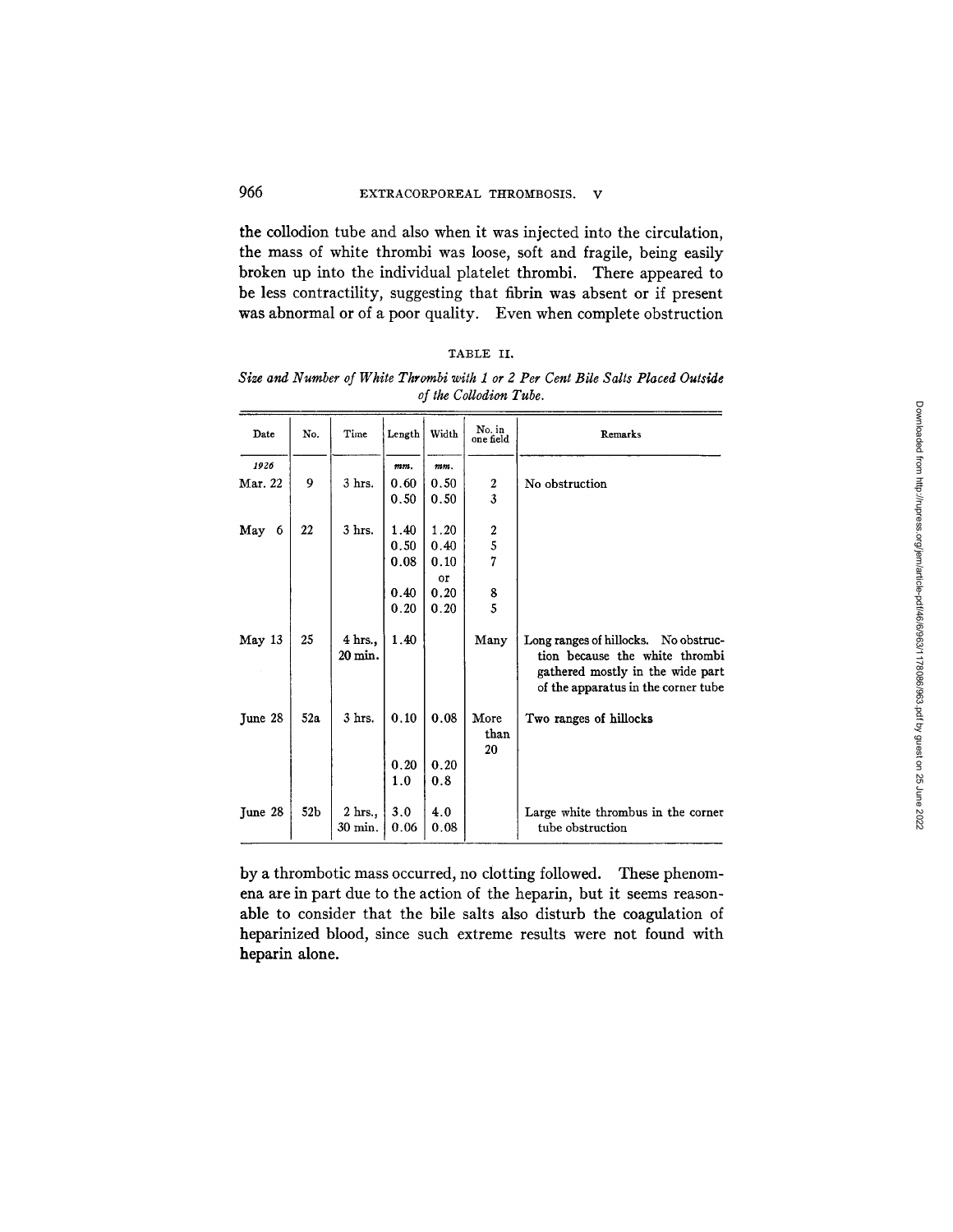The fact that white thrombi are readily stimulated by bile salts and the red thrombi formed through the influence of bile salts are fragile, might explain why postoperative pulmonary embolism is found in a relatively large number of cases of hepatic disease and gall stones (Wilson).

Typical protocols from a series of experiments follow, and the results of the series are shown in Tables II and III.

*Experiment 3 (Bile Salts by Dialysis).*--Rabbit 52a weighing 1800 gm. was injected intravenously with 40 mg. of heparin at 12.20 p.m. At 12.40 p.m. the apparatus was connected and 2 per cent bile salts in physiologic sodium chloride solution put outside the collodion tube. The blood stream was very rapid, pulsa-

| R1<br>г |  |
|---------|--|
|---------|--|

*Size and Number of Thrombi with 2 Per Cent Solution Bile Salts Injected into the Vessel.* 

| Date   | No. | Time | Length | Width | No. in one field |
|--------|-----|------|--------|-------|------------------|
| 1926   |     | hrs. | mm.    | mm.   |                  |
| Tune 1 | 39a | 3    | 1,00   | 0.80  | 3                |
|        |     |      | 0.54   | 0.50  | 2                |
|        |     |      | 0.40   | 0.40  | 3                |
| June 1 | 39b | 3    | 0.56   | 0.40  | 3                |
|        |     |      | 0.44   | 0.40  | 3                |

tion of the collodion tube and the jugular vein being marked. The clotting time was more than 30 minutes. At 3.40 p.m. the collodion tube was removed. Throughout the whole apparatus many rather large white thrombi were seen, most of them confluent and constituting an inner coat or cast on the inner surface of the tubes. The individual thrombi were connected by abnormal appearing fibrin threads. In the collodion tube, similar conditions prevailed. There were innumerable small thrombi but a few were very large. The smaller types fused together to form the thick membrane composed of platelet clumps with numerous leucocytes. In one field more than twenty of the white thrombi measured 0.10 by 0.08 mm., and seven measured 0.20 by 0.20 mm. The large variety were many times larger than those observed in the case of physiologic sodium chloride solution in the heparinized animal. Microscopically large high hillocks of platelet clumps were seen with numerous leucocytes in them. The hillocks measured 1.0 by 0.8 mm., with sometimes a range of hillocks of 0.5 mm. width with valleys intervening.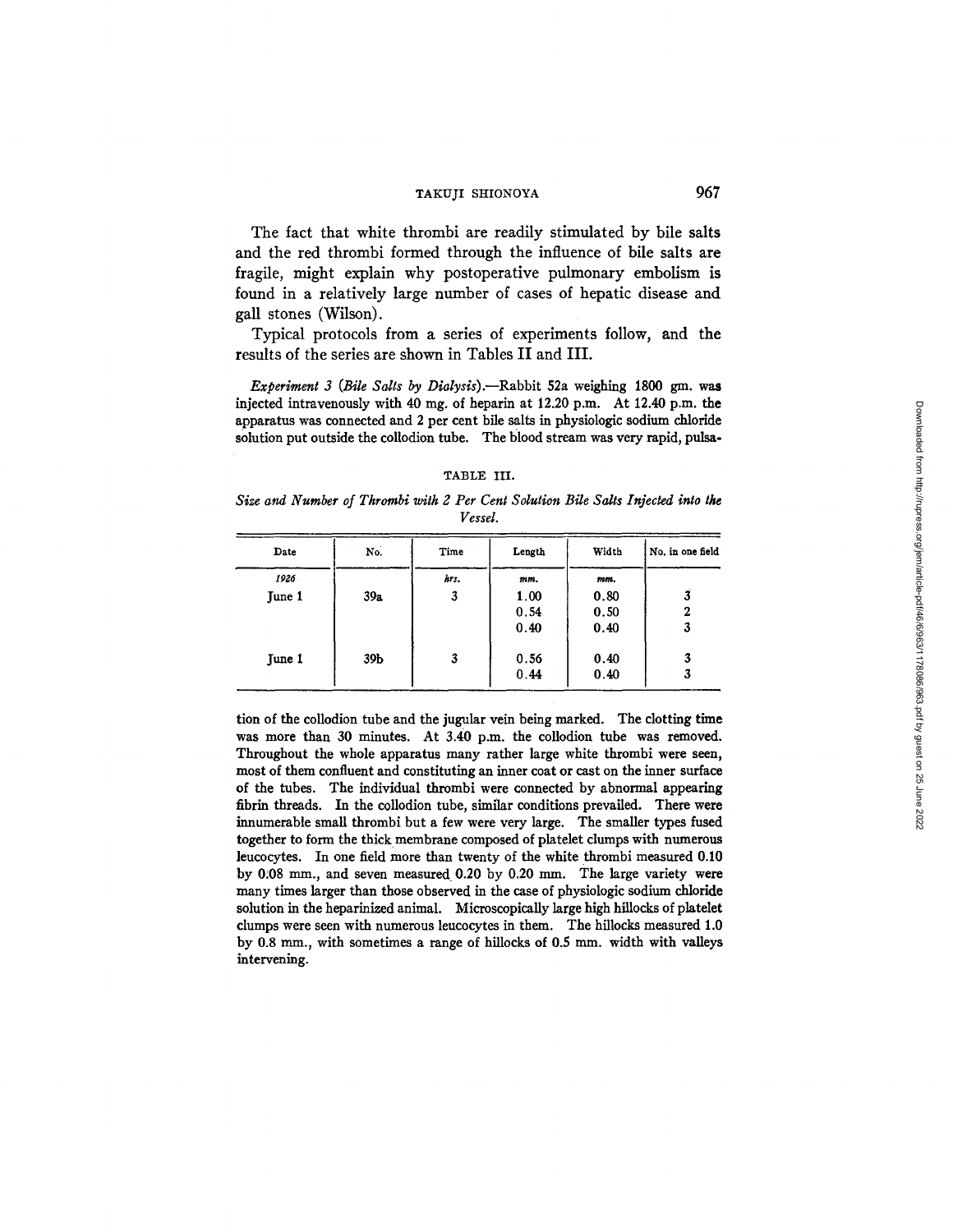*Experiment 4 (Bile Salts Injected into the Arterial Side of the Apparatus).* Rabbit 39a weighing 1020 gm. was given 40 mg. of heparin intravenously at 11.30 a.m. At 12.00 the apparatus was connected and 3 cc. of 1 per cent solution of bile salts was injected into the arterial side of the extracorporeal loop. At 1.00 p.m. 1 cc. of solution of bile salts was injected in the same way. There was a violent stream and marked pulsation in the artificial vascular loop. At 2.00 p.m. 1 cc. of solution of bile salts was injected. At 3.00 p.m. the apparatus was detached; the blood in it remained incoagulable. In the arterial corner tube there were many white thrombi which obstructed the lumen. In the arterial end of the col-

#### TABLE IV.

*Size and Number of White Thrombi with I or 2 Per Cent d-Glucose Solution Outside of the Collodion Tube.* 

| Date    | No.             | Time              | Length | Width | No. in one field | Remarks                      |
|---------|-----------------|-------------------|--------|-------|------------------|------------------------------|
| 1926    |                 |                   | mm.    | mm.   |                  |                              |
| May 7   | 23 <sub>b</sub> | 1 hr.             | 0.10   | 0.08  | More than 20     | In the figure of radiation   |
|         |                 |                   | 0.04   | 0.04  | More than 25     |                              |
| June 21 | 48a             | 3 hrs.            | 0.26   | 0.024 | 4                |                              |
| June 21 | 48b             | 3 hrs.            | 0.20   |       |                  | Irregular ranges of hillocks |
|         |                 |                   | 0.40   | 0.40  |                  |                              |
|         |                 |                   | 0.20   | 0.20  | Many             | Radiation                    |
| June 21 | 48с             | 2 hrs.            | 0.10   | 0.10  | 12               | Radiation                    |
| July 19 | 61a             | 2 hrs.,           | 0.24   | 0.10  | 6                |                              |
|         |                 | 30 min.           | 0.12   | 0.10  | 5                |                              |
| July 19 | 61b             | 30 min.           |        |       |                  | Blood coagulable             |
| July 21 | 65              | 2 <sub>hrs.</sub> | 0.16   | 0.16  | 6                | Radiation                    |
|         |                 |                   | 0.10   | 0.08  | 4                |                              |

lodion tube a good many large white thrombi had gathered, almost obstructing it. Also, in the outer lower part and bottom of the collodion tube there were numerous rather large white thrombi, each hillock being high. Fern-like radiating figures were also seen. In one field, two or three white thrombi measured 1.00 by 0.88 mm., two measured 0.54 by 0.50 mm. and three measured 0.40 by 0.40 mm.

### *Influence of d-Glucose.*

Changes in blood sugar content may cause only slight fluctuations in the dotting time of the blood. It was desirable to investigate the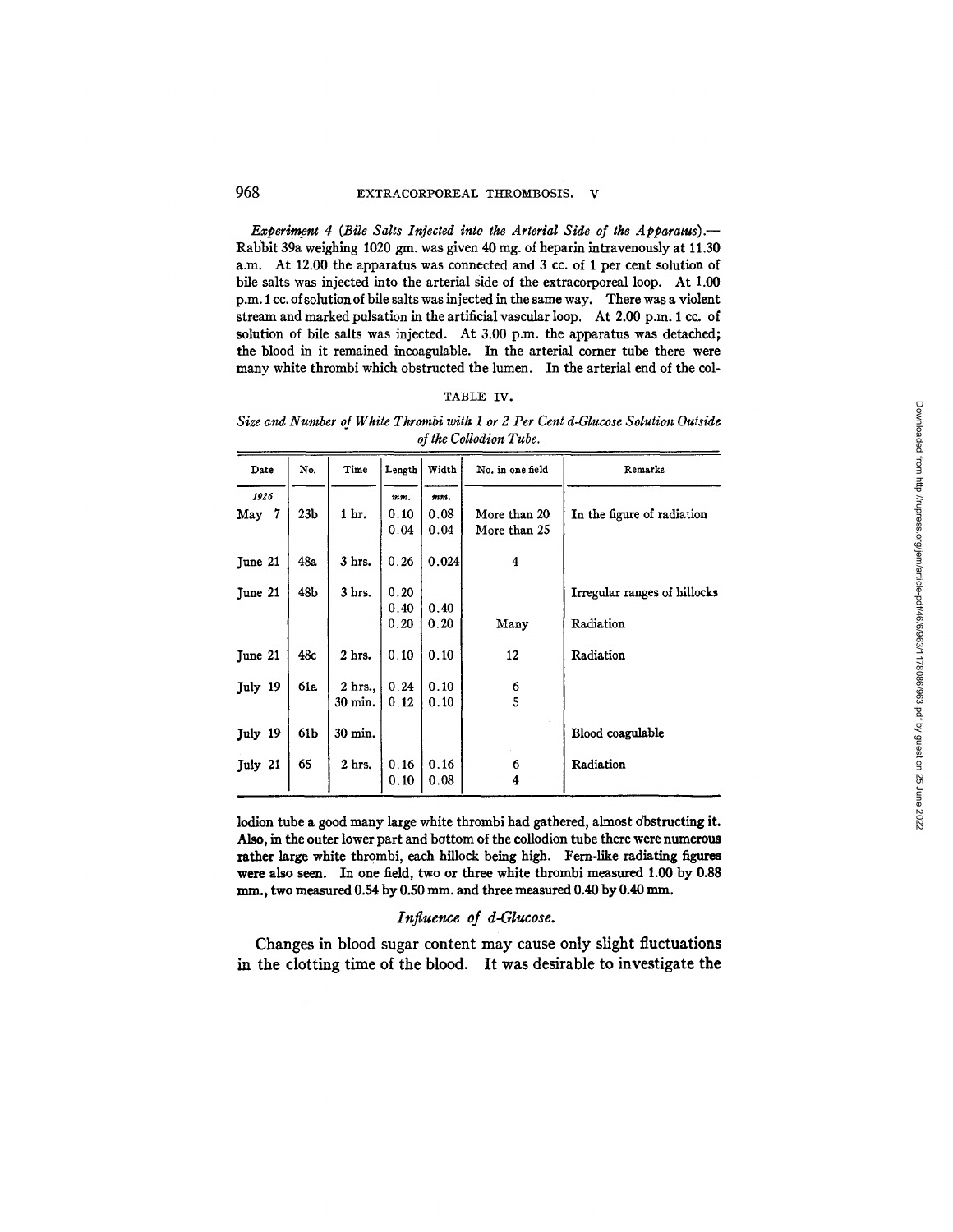influence of d-glucose on thrombosis, because there is a high blood sugar content, not only in diabetes, but also after  $d$ -glucose has been introduced as a therapeutic measure. The essential data from twelve experiments on the effect of d-glucose on heparinized blood *in viva*  are presented. When d-glucose dissolved in physiologic sodium chloride solution (1 or 2 gm. for each 100 cc.) was placed in the container outside of the collodion sac, numerous tiny white thrombi appeared in the course of time (Table IV). The size of each at any given time was relatively smaller than those seen with physiologic sodium chloride solution in the container. The thrombi in the

#### TABLE V.

|  |  | Size and Number of Thrombi with 10 Per Cent Glucose Injected into the Vessel. |  |  |  |  |  |
|--|--|-------------------------------------------------------------------------------|--|--|--|--|--|
|  |  |                                                                               |  |  |  |  |  |

| Date    | No.             | Time               | Length     | Width | No. in<br>one field | Remarks                       |
|---------|-----------------|--------------------|------------|-------|---------------------|-------------------------------|
| 1926    |                 |                    | mm.        | m m.  |                     |                               |
| June 23 | 50a             | 3 hrs.             | 0.08       | 0.04  | $1$ or $2$          |                               |
| June 26 | 51a             | 3 hrs.             | 0.08       | 0.06  | 9                   |                               |
| June 26 | 51c             | $3h$ rs.           | 0.08       | 0.06  | $1$ or $2$          |                               |
| June 26 | 51 <sub>b</sub> | 30 min.            | No thrombi |       |                     | Obstruction of carotid artery |
| June 23 | 50 <sub>b</sub> | 1 hr.,<br>$5$ min. | 6.0        | 3.0   |                     | Red cell clumps and clot      |

collodion tube tended to assume radiating figures in the majority of cases. They were composed chiefly of platelets, and, on and around them, there were in the earlier period a very few leucocytes but in the later stages a considerable number. Even in an experiment of three hours duration obstruction and consequent stopping of the stream was rare, even though, in the constricted part of the cannula, and under certain conditions elsewhere, the thrombi congregated, making rather a loose mass which could be broken easily; fibrin formation seemed to be delayed and abnormal or poor, while with physiologic sodium chloride solution, despite ample action of the heparin, fibrin did appear in rather a short time, and contributed to the obstruction.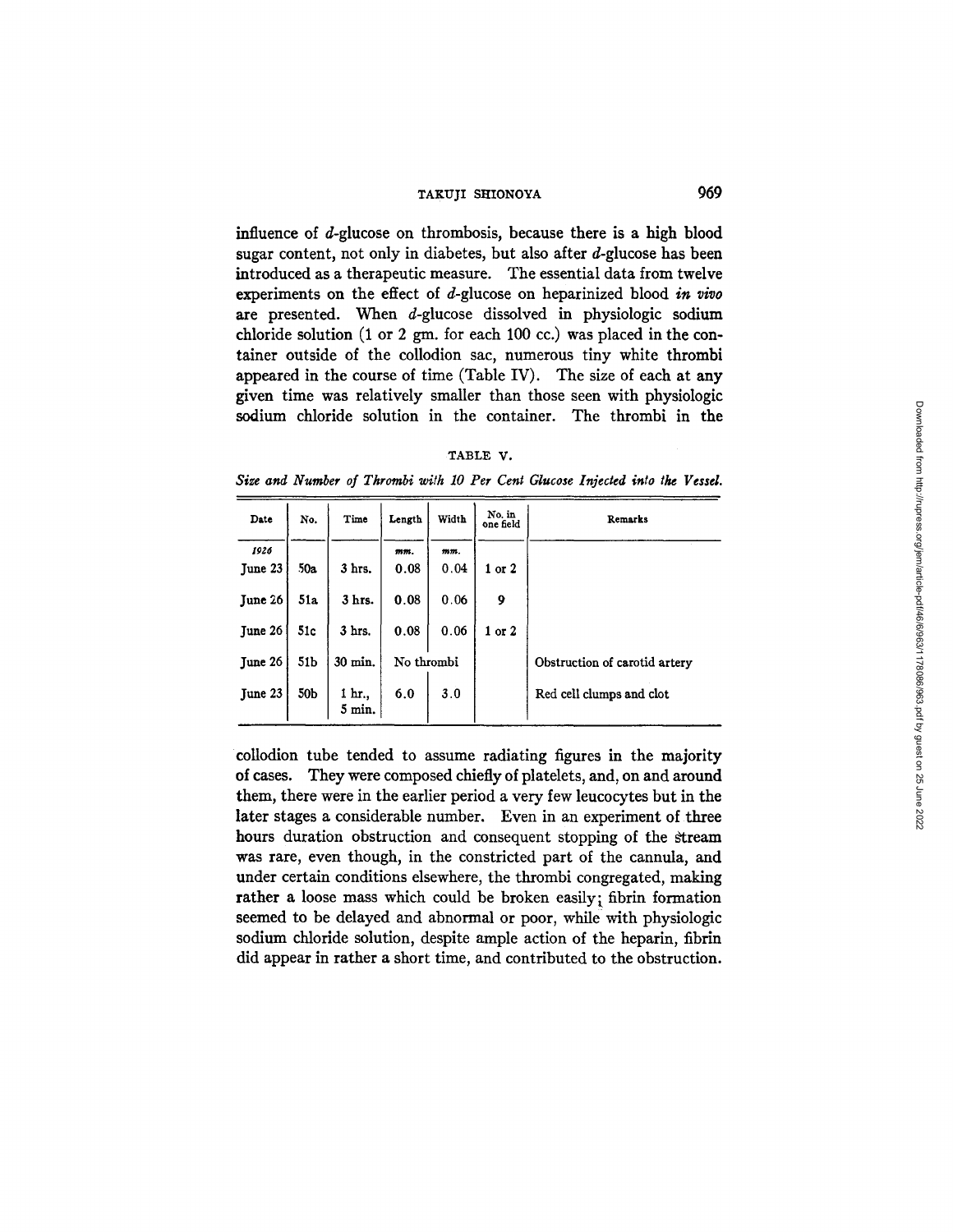Despite these changes, the d-glucose did not appear to shorten the dotting time of heparinized blood.

When the d-glucose solution  $(10 \text{ per cent})$  was injected into the artificial circulatory loop through the gum tube between the arterial cannula and side tube, white thrombus formation was rather rare throughout the apparatus (Table V). These findings suggest that hypertonic sugar solution tends to make platelets and leucocytes conglomerate less readily; hence the thrombotic elements do not precipitate readily nor adhere to the vessel wall so that they are carried away. These results were constant for the series of experiments although they are difficult to explain at present.

# *Influence of Calcium Chloride.*

The exact significance of calcium in fibrin formation is still unsettled. Blood from which the calcium has been precipitated by oxalate or citrate will not coagulate, but the addition of calcium salts will promptly cause it to coagulate. As to the influence of calcium on blood dotting, the hypothesis usually accepted is that calcium ions are necessary for the transformation of prothrombin into thrombin. Howell considers that no kinase is necessary, the calcium activating the prothrombin whenever it is not inhibited by heparin. On the other hand, it is known that the presence of calcium in high concentration in the blood prolongs the coagulation time (Freund, Rosenmann and Loewenstein, and others).

Furthermore, Howell and Holt state that no amount of calcium causes dotting of heparinized blood, showing that the heparin does not act by decalcifying the blood. Considering the various r61es of calcium, such as the calcification of vessels, the field of blood clotting, or its wide intravenous use therapeutically, it is of considerable imporfance to investigate the influence of calcium on extracorporeal thrombosis. Therefore, eight experiments were performed after the preliminary injection of heparin.

*Experiment 5.*—Rabbit 26 weighing 1950 gm. was given 40 mg. of heparin intravenously at 1.30 p.m. The apparatus was connected at 1.40 p.m. and the collodion tube surrounded with 1 per cent of calcium chloride in physiologic sodium chloride solution, kept at body temperature. The blood stream had been kept vigorous by twice removing the obstruction of the venous cannula. At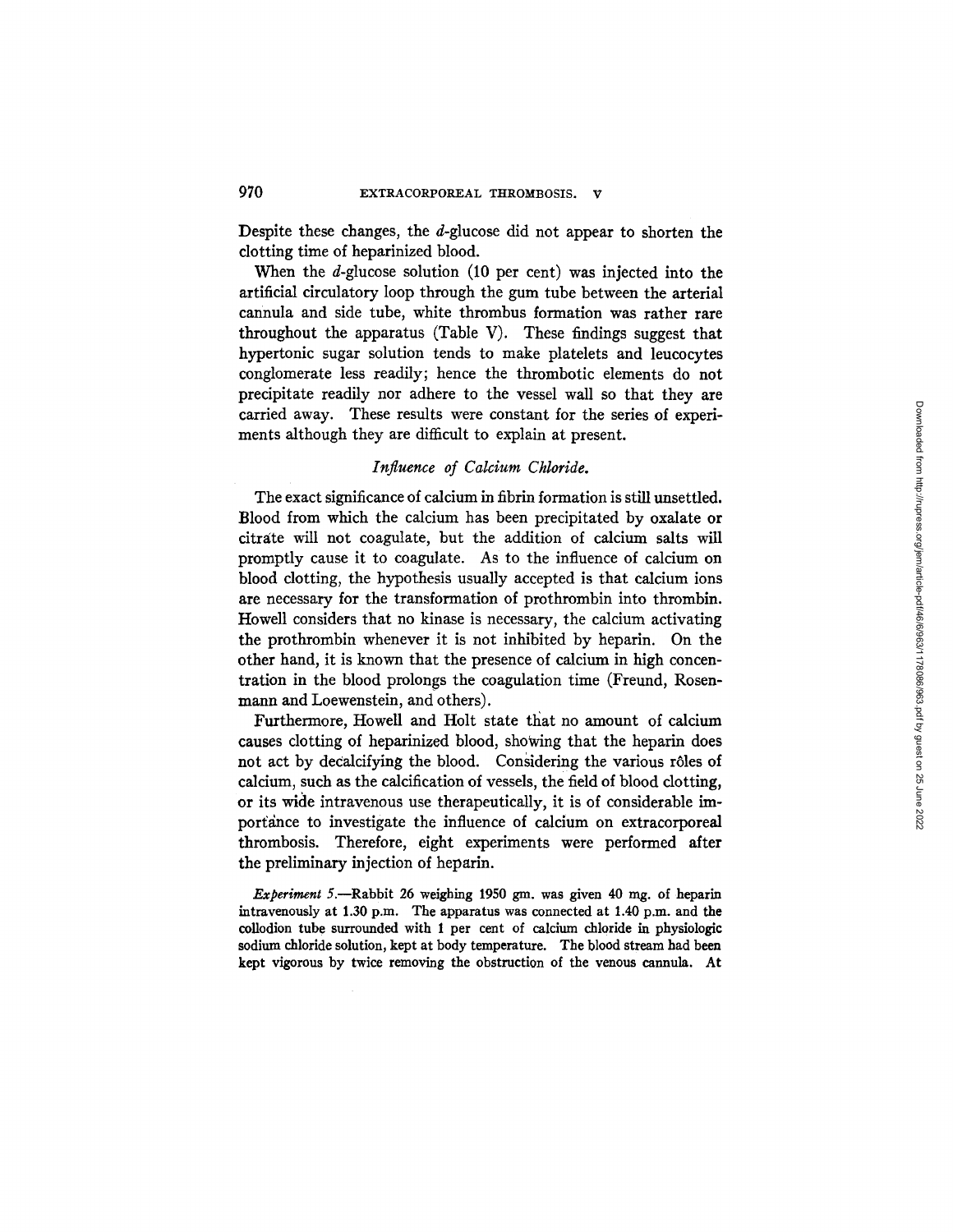# TABLE VI.

# *Size and Number of Thrombi with 1 Per Cent Solution of Calcium Chloride Placed Outside of the Collodion Tube.*

| Date    | No. | Time                         | Length                               | Width                                  | No. in<br>one fieldi                        | <b>Remarks</b>                                                                                                                    |
|---------|-----|------------------------------|--------------------------------------|----------------------------------------|---------------------------------------------|-----------------------------------------------------------------------------------------------------------------------------------|
| 1926    |     |                              | mm.                                  | <b>mm.</b>                             |                                             |                                                                                                                                   |
| Mar. 11 | 4а  | 4 <sub>hrs.</sub>            | clot                                 | Small, white thrombi<br>covered by red |                                             | Within 30 min, obstruction and sedi-<br>mentation (4 hrs. and 20 min. after<br>50 mg, heparin injection); clotting<br>time 5 min. |
| Mar. 12 | 5   | 2 hrs.,<br>$10 \text{ min.}$ | 0.30<br>0.16                         | 0.24<br>0.12                           | 5<br>8                                      | Obstruction one time; removed<br>Fibrin network                                                                                   |
| Mar. 15 | 6a  | 30 min.                      | 0.16<br>0.10                         | 0.14<br>0.06                           | 2<br>15                                     |                                                                                                                                   |
| Apr. 25 | 13b | 30 min.                      | 0.10<br>0.08                         | 0.06<br>0.06                           | $\boldsymbol{2}$<br>$\overline{\mathbf{3}}$ |                                                                                                                                   |
| May 15  | 26  | 3 <sub>hrs.</sub>            | 5.00<br>2.40<br>1.20<br>0.40<br>0.14 | 1.5<br>1.20<br>1.00<br>0.30<br>0.12    | 1<br>$\mathbf{1}$<br>4<br>4<br>20           | Thrombus 1 mm. thick. Venous can-<br>nula cleaned up twice as obstruction<br>occurred                                             |

## TABLE VII.

*Size and Number of Thrombi with Hourly Injections of 2 Per Cent Solution of Calcium Chloride.* 

| Date   | No.  | Time | Length  | Width | No. in<br>one field | Remarks                                                                                                                                                                                                                                  |
|--------|------|------|---------|-------|---------------------|------------------------------------------------------------------------------------------------------------------------------------------------------------------------------------------------------------------------------------------|
| 1926   |      | hrs. | $m m$ . | mm.   |                     |                                                                                                                                                                                                                                          |
| June 4 | 41a  | 3    | 1.10    | 0.40  | 4                   |                                                                                                                                                                                                                                          |
|        |      |      | 0.16    | 0.12  | 15                  |                                                                                                                                                                                                                                          |
| June 4 | 41 b | 3    |         |       |                     | All over the apparatus white thrombi<br>causing obstruction, followed by red<br>thrombi. 6 hrs. and 30 min. after 50<br>mg. heparin (1600 gm. body weight)<br>injection, the clotting time was 5 min.<br>but 20 min. later it was 2 min. |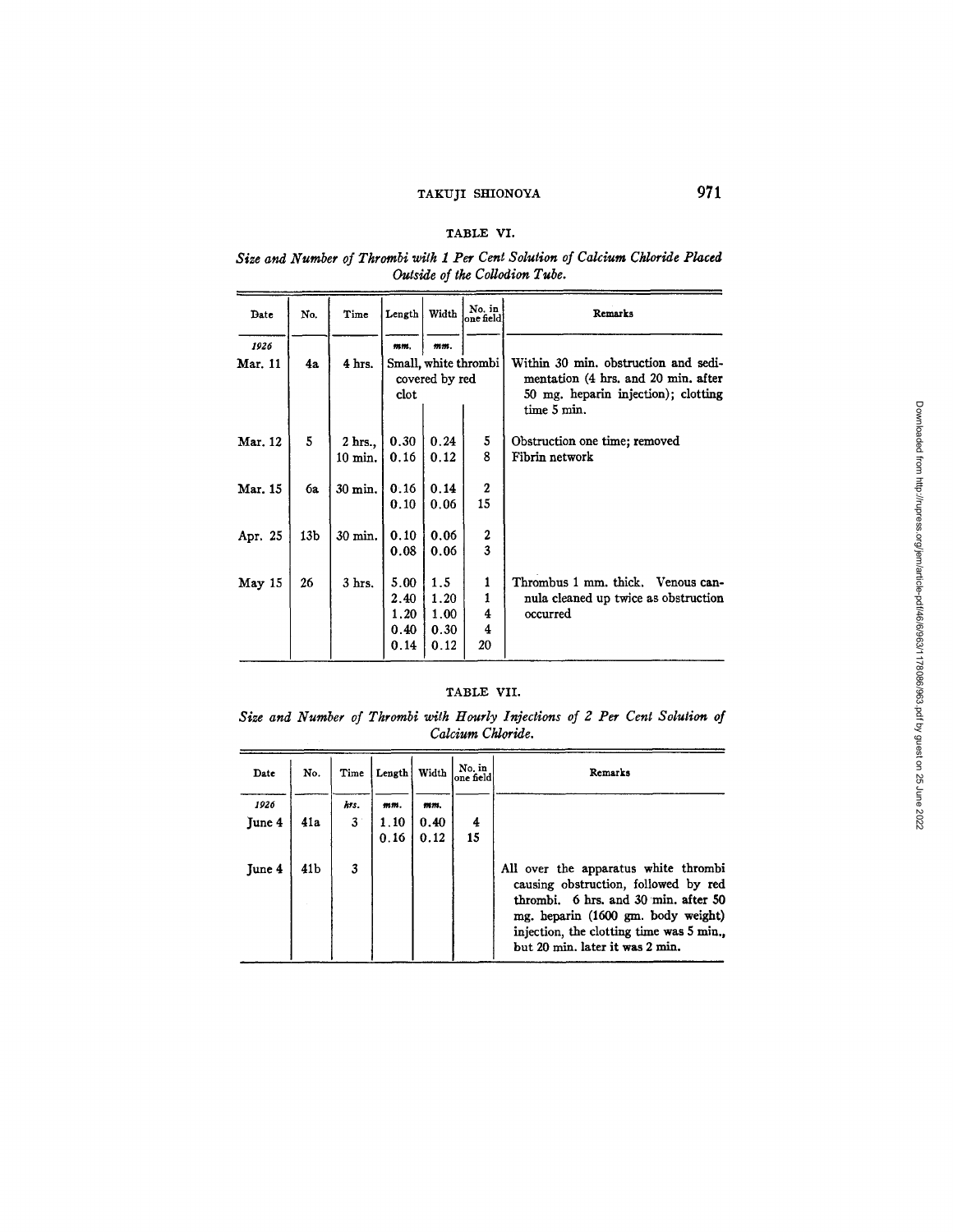4.40 p.m. the stream was still violent; the clotting time *in vitro* was more than 30 minutes. The apparatus was disconnected. White thrombi in the tubes were very large and numerous (Table VI), especially in the venous half of the apparatus. The venous corner tube was thickly coated. The collodion tube cohtained large white thrombi in its venous half, while there were very few in the arterial half.

*Experiment 6*. - Rabbit 41a weighing 1600 gm. was given intravenously 50 mg. of heparin at 11.00 a.m. At 11.20 the whole apparatus was connected, and the collodion tube surrounded with physiologic sodium chloride solution, kept at body temperature; 2 cc. of 2 per cent solution of calcium chloride was injected very slowly into the annular circulation through the rubber tube, which unites the arterial eannula and the arterial side tube; after that 1 cc. of calcium solution was injected every hour in the same way. By 11.40 a.m., from the place of the injection down to the venous corner tube, numerous white thrombi had appeared; the stream was still vigorous. At 2.40 p.m., after 3 hours, the blood remained non-coagulable; the circulation had not been impeded. 3 hours after connection, the apparatus was detached; in the paraffined tubes a goodly number of large white thrombi adhered to the inner wall, making a thick coat (Table VII). Nevertheless, there remained a tiny tunnel through which the blood had been steadily circulating. In the collodion tube, white thrombi were connected with one another irregularly.

When the collodion tube of the apparatus is surrounded by calcium chloride in physiologic sodium chloride solution  $(1 or 2 gm)$ . calcium chloride to 100 cc. physiologic sodium chloride solution) and at body temperature, the white thrombi appear chiefly in the venous half of the apparatus (the paraffined part of the glass tube and the collodion tube), and as long as the incoagulable blood flows, thrombi grow rather more rapidly than when physiologic sodium chloride solution is in the container; and the narrow part of the venous cannula is easily obstructed by masses of white thrombi, made up of clumps of platelets and leucocytes, interwoven by fibrin threads; the thrombi are not so fragile as when bile salts or  $d$ -glucose solutions are used. Sedimentation of erythrocytes readily follows, and fibrin seems to form easily. When the obstructing plug of the narrow part is removed as formed, the thrombi in the venous corner tube and collodion sac develop more speedily than in the case of sodium chloride solution and in the course of 2 or 3 hours the lumen of the corner tube which is many times wider than that of the narrow part of the cannula, is nearly obstructed by a thick coat. Otherwise on account of the prompt plugging of the narrow part, a further supply of hematogenic throm-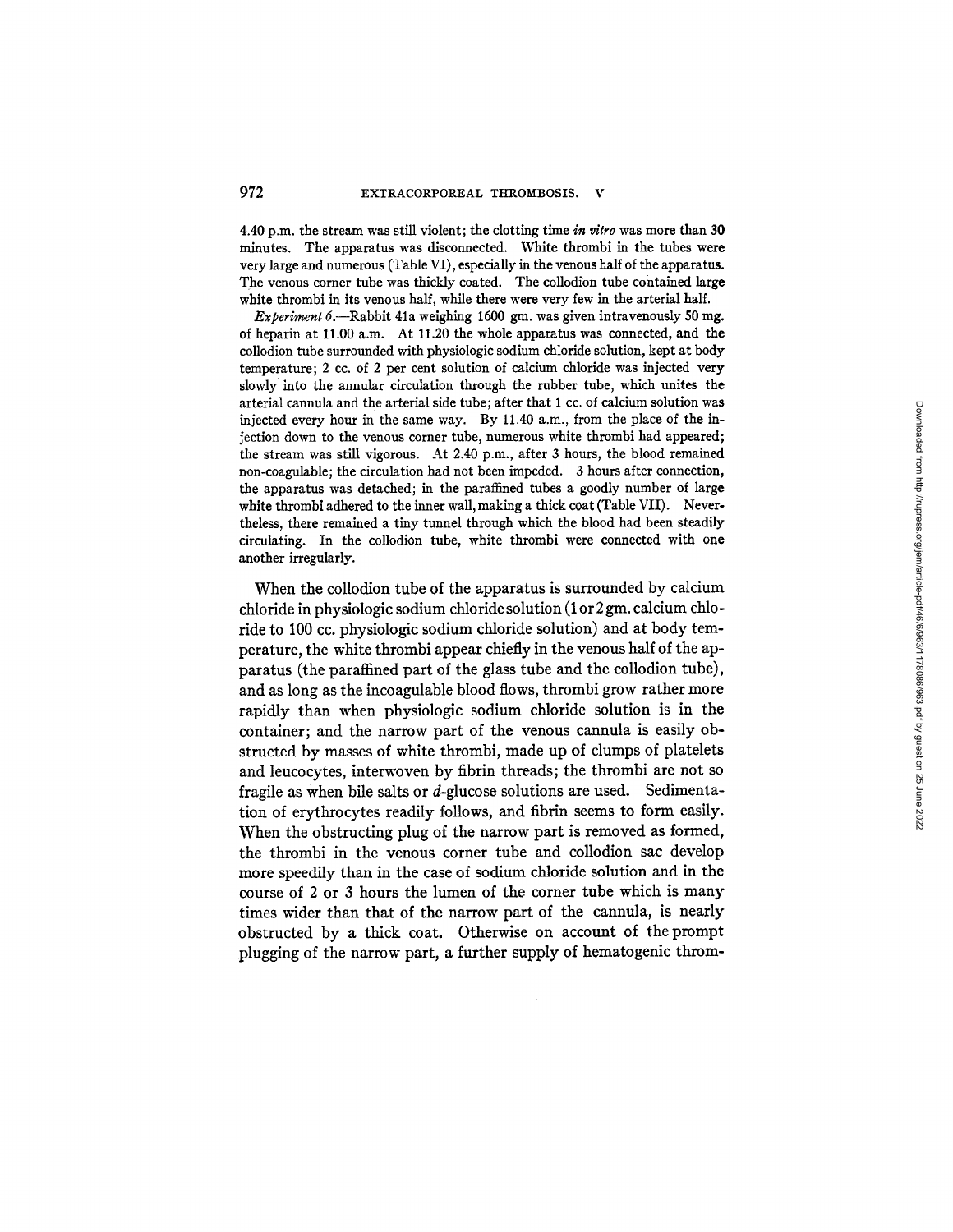botic elements is lacking. As a result in the collodion tube, small white thrombi form, which are almost always covered by sedimented erythrocytes. Similar findings are encountered when 2 per cent calcium chloride solution is injected into the circulation.

## *Effects of Magnesium Sulfate on Extracorporeal Thrombosis.*

The foregoing experiments probably shed some light on the problem of thrombosis; however, the ultimate object of these investigations was the prevention of thrombosis, especially of postoperative pulmonary embolism. For this purpose no special prophylactic methods are commonly adopted. On the basis that the slowing of the blood stream probably constitutes one of the most important causes, exercise and movement of the extremities, and massage have been advised by some in order to accelerate the rate of circulation. Similarly, desiccated thryoid has been employed by Walters.

Mason's attempts to protect experimentally against intravascular dotting with heparin are praiseworthy. But, as my numerous experiments show, the formation of white thrombi on the pathologic lining of the vessels was not prevented by a single dose of the heparin employed. The experiments with the injection of hypertonic dglucose solution suggest that the introduction of hypertonic solution into heparinized blood will tend to combat white thrombus formation. Magnesium sulfate also comes into consideration. It has been employed by Fonio in an indirect method of counting blood platelets, to protect against the cohesive properties of the platelets. Some authors believe that there is a close relationship between the earlier stages of thrombosis and agglutinability of platelets. Recently, Hans Schulte investigated the influence of hydrogen ion concentration on agglutination of isolated blood platelets over a period of 12 hours, and reported that it is most marked at a pH of 4.3 to 3.5. He could recognize no influence of sodium chloride and calcium on the process. On the other hand, the results of my studies on experimental thrombosis show that calcium chloride solution seems to stimulate the appearance and development of white thrombi. One might expect some relationship between the presence of calcium chloride in the blood and the development of white thrombi. If, from the colloidchemical viewpoint, the thrombus formation is closely related to the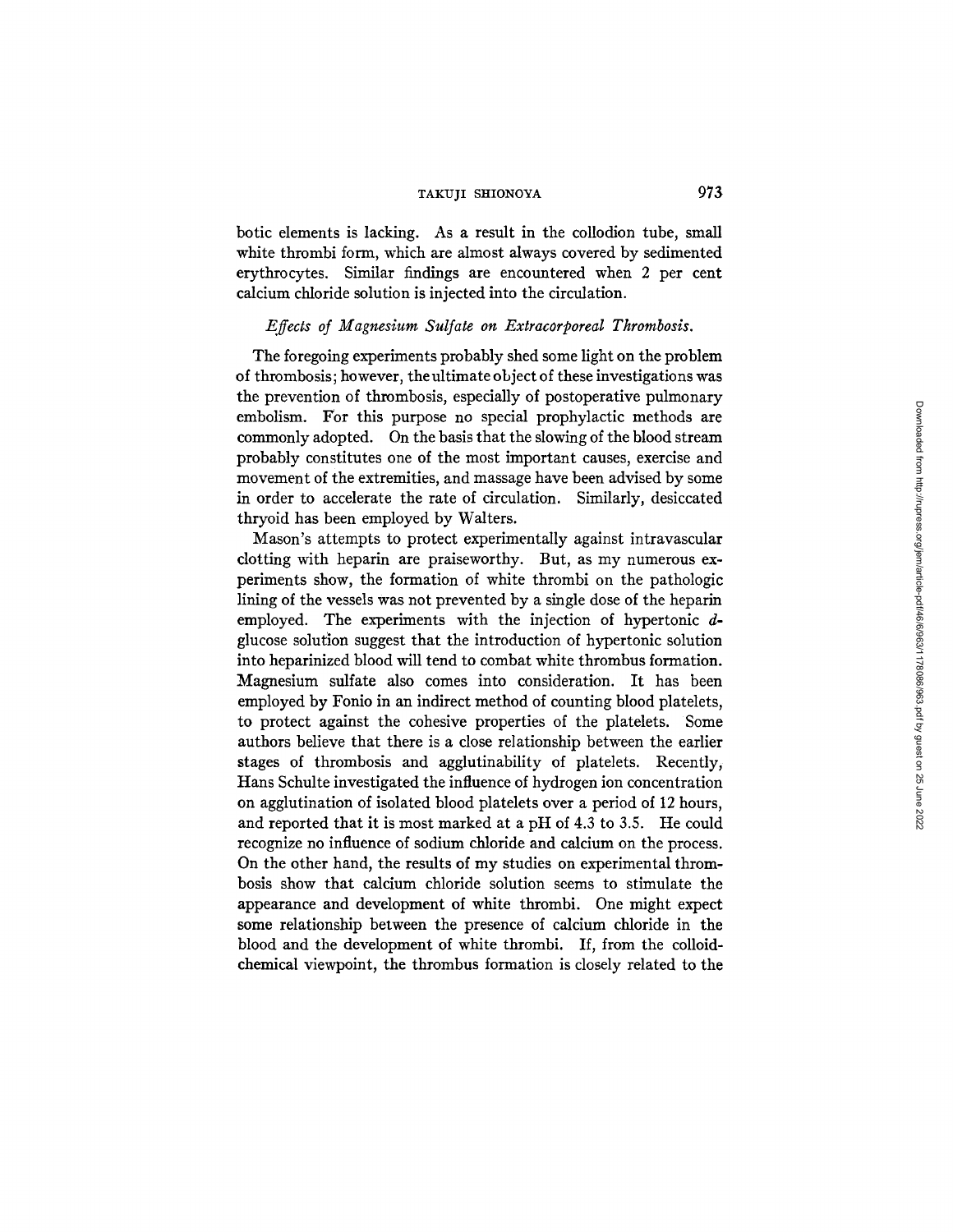agglutination of platelets as colloidal precipitation, magnesium ions and other bivalent positive ions should precipitate the platelets in the same way as calcium does. Thus the influence of magnesium sulfate on thrombosis would appear to be interesting and perhaps of considerable significance. One protocol will suffice.

*Experiment 7.*—Rabbit 38 weighing 1010 gm., was given 40 mg. of heparin intravenously at 10.25 a.m. At 11.10 a.m. the apparatus was connected and the collodion tube surrounded by 1 per cent magnesium sulfate in physiologic sodium chloride solution. During 3 hours there was a violent stream and marked pulsation in the collodion tube and jugular vein. Clotting time was more than 30 minutes. There was no clotting or obstruction. At 2.10 p.m. the apparatus was detached; there were very few tiny white thrombi in the arterial corner tube. In one place in the upper part of the venous half of the collodion tube an occasional tiny white thrombus was seen, which microscopically consisted of platelets; on each of the thrombi a few scattered leucocytes were recognized. Of twelve thrombi in one field, ten measured 0.08 by 0.04 mm., and two measured 0.10 by 0.06 mm.

From four experiments it was concluded that when the collodion tube was surrounded with 1 per cent solution of magnesium sulfate only a few small white thrombi appeared in the arterial half of the apparatus, while in the venous half very few or no white thrombi were found even when the rate of flow was slow enough to favor adequate formation of thrombi. In the collodion tube, which is the lowest and widest part of the circulatory loop, small white thrombi, often of microscopic size, were seen after 3 hours. The total number of such thrombi was very small in comparison with other experiments. Throughout a 3 hour experiment no obstruction had occurred, neither did any thrombi adhere to the glass cannulas. The action of magnesium sulfate on thrombosis is different from the action of calcium chloride. Magnesium appears to protect definitely against thrombosis, probably by the precipitation of small amounts of calcium as calcium sulfate.

The influence of the intravascular injection of magnesium sulfate solution was next examined. In two experiments the effect of the intravenous injection of magnesium sulfate solution  $(50 \text{ mg.}$  for each kilo of body weight an hour) was tried without the use of any other anticoagulant. The coagulation time of the blood was increased from two to three times normal and thereby clotting in the artificial vascular loop was prevented for from 25 to 30 minutes. White thrombus formation was markedly reduced. Thin layers of blood clot were observed in the collodion tube, and mixed thrombi formed on the irregular surfaces of the apparatus and also in the jugular vein. The venous cannula, and a little later the arterial cannula, were finally obstructed by small masses of white thrombi and fibrin. Despite this, most of the blood in the loop remained fluid.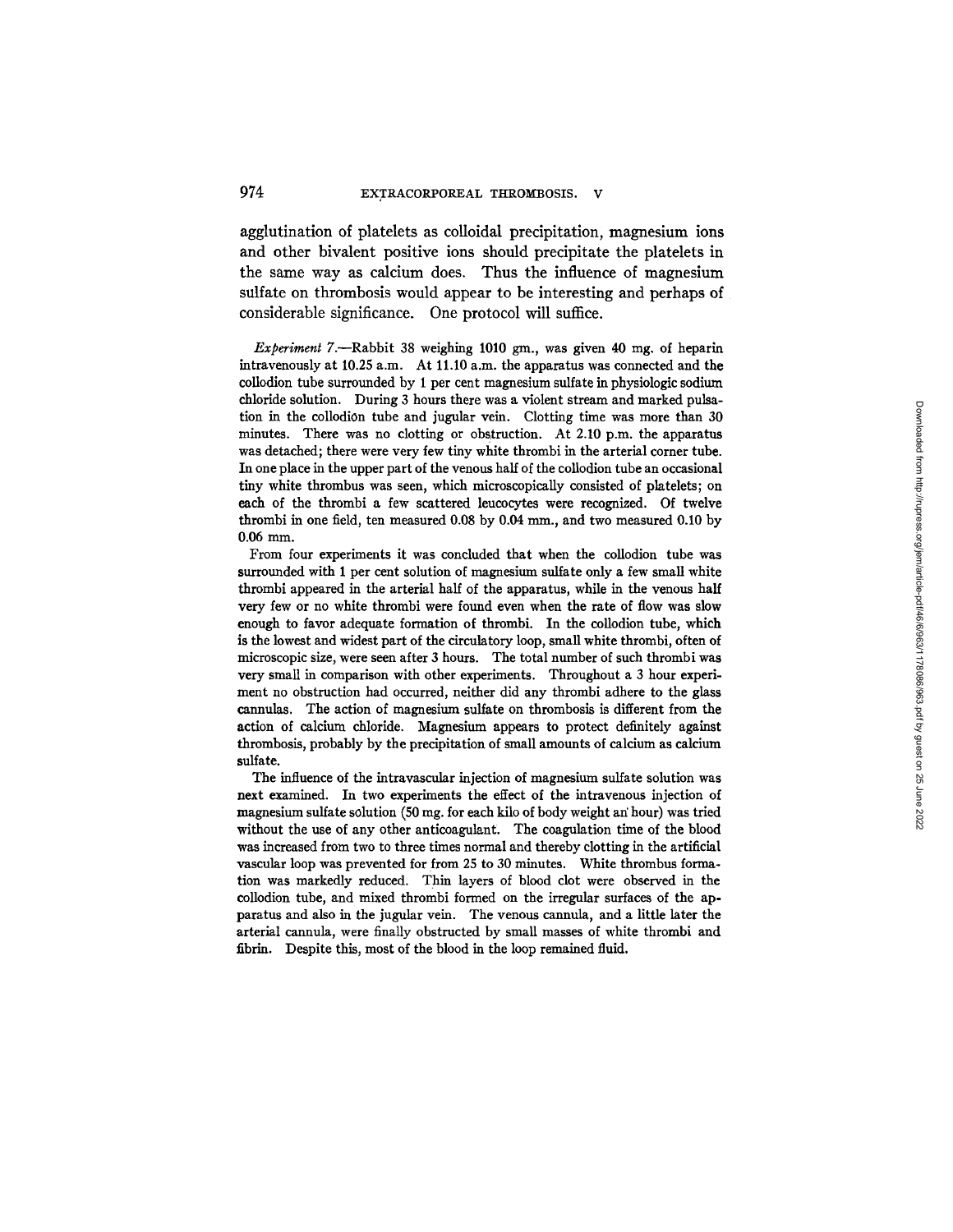In the next set of six experiments, the intravenous use of a combination of magnesium sulfate and heparin yielded still more interesting results.

*Experiment 8.*--Rabbit 7 weighing 2250 gm., was given 20 mg. of heparin intravenously at 3.30 p.m. At the same time 1 ec. of 10 per cent magnesium sulfate was administered intravascularly into the ear vein. At 4.00 p.m. the apparatus was connected and the collodion tube surrounded by physiologic sodium chloride solution of body temperature. At  $4.30$  p.m. 1 cc. of 10 per cent magnesium sulfate solution was injected intravenously, and at 6.30 p.m. 1 ce. was again injected intravenously. At 7.00 p.m., after 3 hours experiment, the streaming was vigorous; no thrombi were recognized anywhere. The apparatus was detached. In the collodion tube and glass tubes no thrombi were found, even by microscopic examination. The clotting time of the blood was more than 30 minutes.

When a large quantity of 10 per cent magnesium sulfate solution was injected into the annular circulation, or introduced into the general circulation, after intravenous administration of heparin, no thrombi appeared for a certain period in any part of the apparatus. When physiologic sodium chloride solution was used around the outside of the collodion tube, without injection of magnesium solution, white thrombi appeared in 15 minutes in the venous corner tube; 2 cc. of 10 per cent magnesium sulfate solution to 2250 gm. of body weight protected against the occurrence of the first stages of thrombosis for a period longer than 3 hours; 3 cc. of the solution to 2100 gm. of body weight for longer than 6 hours. A few platelet clumps were formed despite the action of magnesium, and sometimes they appeared in the narrow part of the venous cannula, constituting a kind of dam. But when 1 cc. of 10 per cent solution of magnesium sulfate was injected every hour into the circulation of the rabbit, no thrombi appeared. Besides, throughout the experiments, neither obstruction of the circulation nor hindering of the action of heparin has been observed. 3 cc. of 10 per cent solution of magnesium sulfate to 2100 gm. of body weight appears to be almost a lethal dose. This toxicity is at any rate a weak point from the standpoint of clinical application, even though magnesium sulfate solution can prevent the first stages of thrombosis.

*Effects of a Combination of Magnesium Sulfate and Bile Salts.*—In order to see the antagonistic action between magnesium ions and bile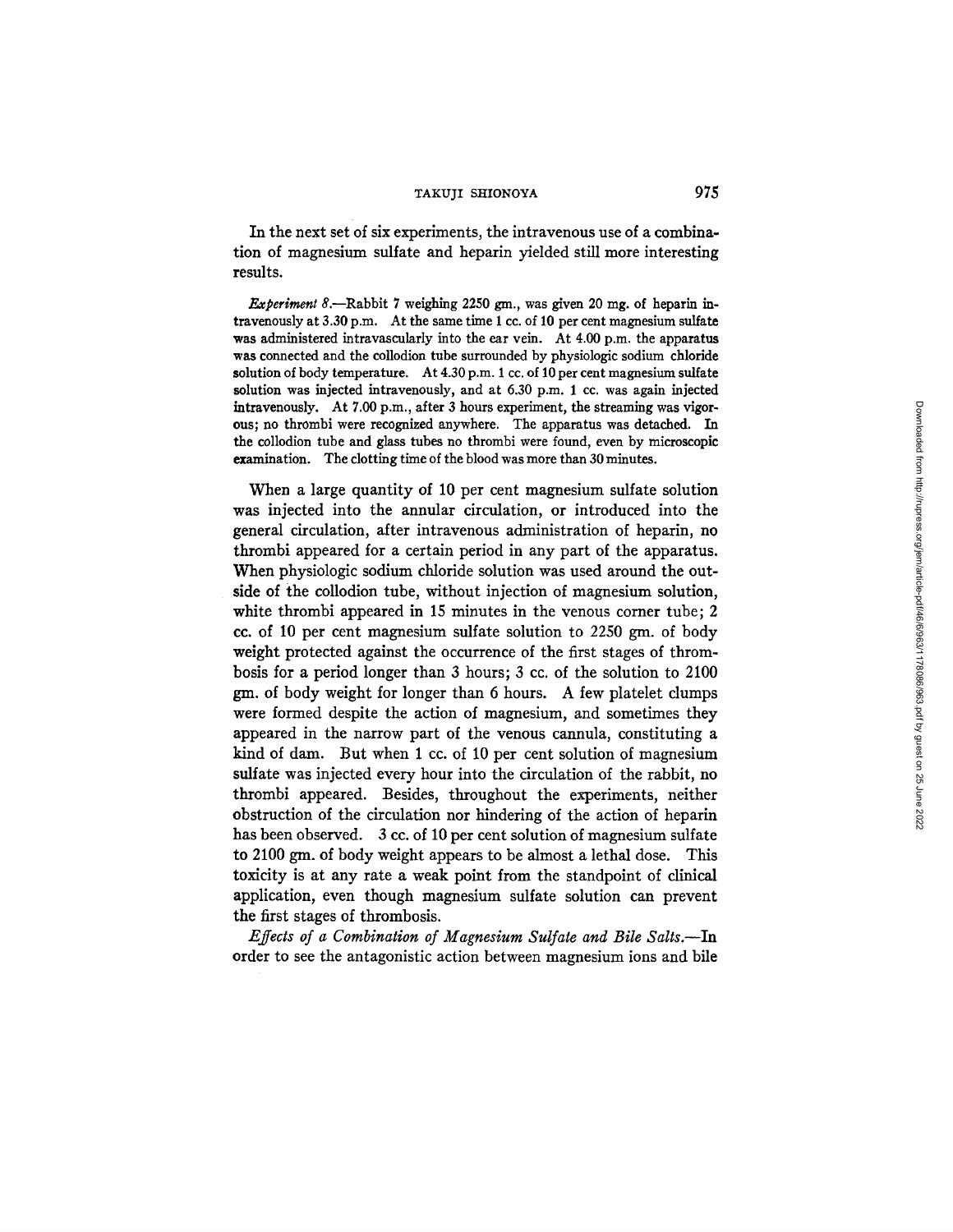salts, a series of experiments was performed. When the magnesium sulfate solution, in four experiments, was placed outside of the collodion tube, despite intravascular injection of bile salts, no thrombi appeared in the collodion tube, or if they did, they were scarce and very small. It appears certain that magnesium ions went through the membrane into the circulation, and acted on the platelets and leucocytes in such a manner that the cellular thrombotic elements, passing down along the wall of the sac, were rendered less prone to agglutinate, and were carried away before they were precipitated, also the magnesium sulfate may act to destroy the platelets. When a solution of bile salts surrounded the collodion sac and magnesium sulfate solution was injected into the circulation, the formation of white thrombi was undoubtedly retarded to a certain degree, in regard to number and size, in spite of the stimulating action of bile salts.

This suggests that magnesium sulfate in small amounts will prevent thrombotic elements, especially platelets, from adhering to a pathologically changed vessel wall, partially owing to the platelet-destroying action of magnesium. This may serve to prevent thrombus formation. Possibly the phenomena may be ascribed to changes in surface tension.

#### CONCLUSIONS.

1. Distilled water dialyzes through the collodion tube and causes hemolysis. Clotting of the hemolyzed blood in the collodion tube occurs later.

2. Bile salts accelerate the appearance and development of white thrombi in the heparinized animal. The masses of white thrombi are very loose, soft, fragile and easily broken into clumps of platelets. They are poor in fibrin or the fibrin is abnormal, since they have less retractility than those obtained from the use of physiologic sodium chloride solution or calcium chloride or serum. Despite the increase in number and size of white thrombi, normal clotting does not occur.

3. When the collodion tube is surrounded by 1 or 2 per cent  $d$ -glucose solution, tiny and numerous white thrombi appear as radiating figures. The masses of white thrombi are rather loose and fragile. The clotting time of the heparinized blood does not appear to be shortened.